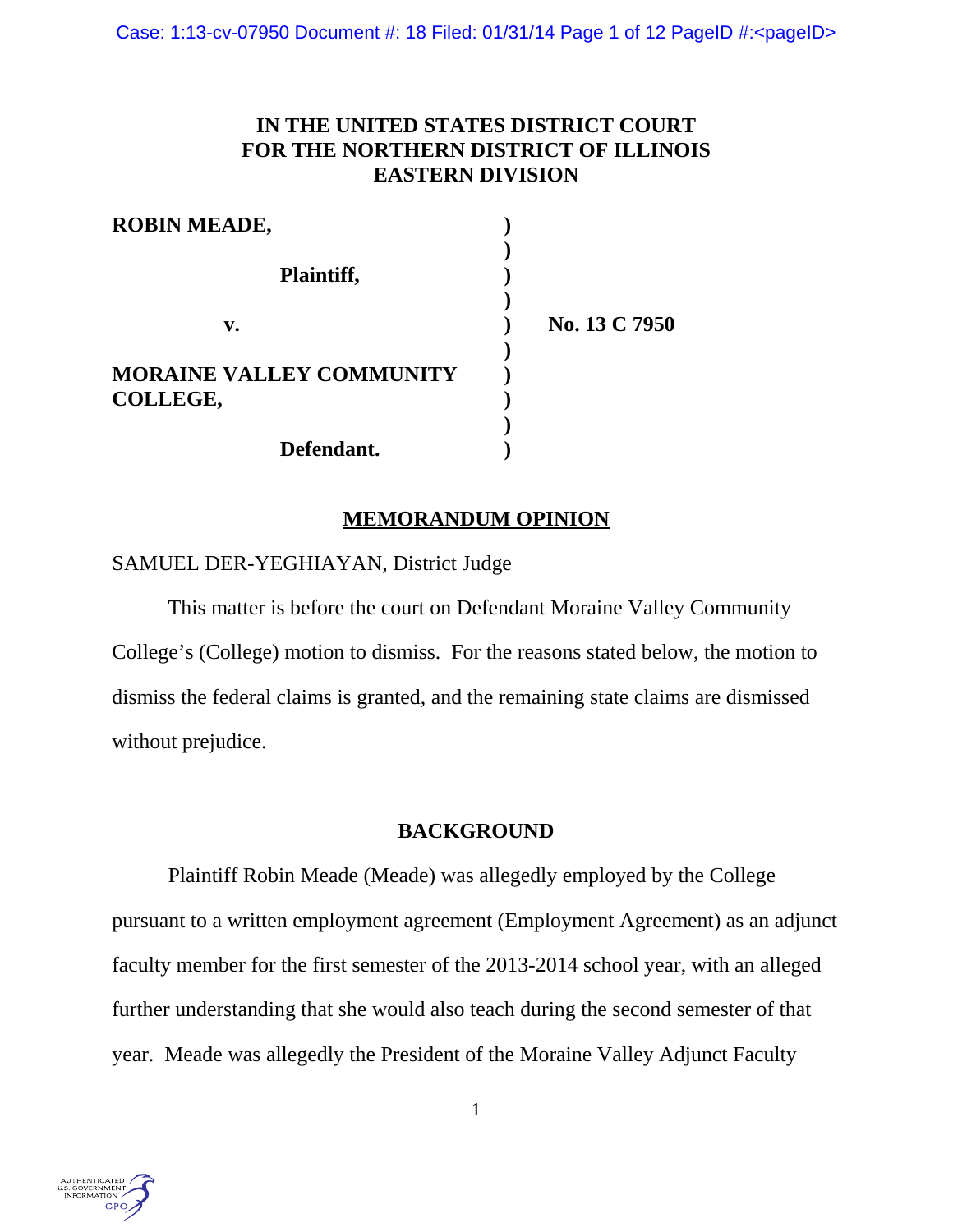Organization (MVAFO). According to Meade, in November 2012, an officer of the College asked Meade to prepare a letter (Letter) in her capacity as President of MVAFO supporting the College's affiliation with the League for Innovation in the Community College (League). Meade claims that she refused to write the Letter and instead wrote a letter on behalf of MVAFO members (Meade Letter) setting forth the position of MVAFO members regarding the College's affiliation with the League. Meade allegedly sent the Meade Letter only to the League.

In August 2013, Andrew Duren (Duren), the Executive Vice President of the College, allegedly wrote a letter to Meade (Termination Letter) terminating Meade's employment with the College. Meade claims that Duren included false statements in the Termination Letter and terminated Meade's employment in retaliation for her exercise of her First Amendment right to freedom of speech.

Subsequent to Meade's termination, the College also allegedly sent Meade an Official Notice, which informed Meade that she was forbidden from appearing on campus and that she would be arrested if she appeared on campus for issues other than her own labor issues. Meade contends that the College improperly interfered with her performance as President of the MVAFO and deprived the members of MVAFO of the services of their President. Meade included in her complaint a claim brought pursuant to 42 U.S.C. § 1983 (Section 1983) alleging retaliation for the exercise of the First Amendment right to freedom of speech (Count I), a Section 1983 due process claim (Count II), and a claim premised on an alleged violation of Illinois public policy (Count III). The College now moves to dismiss all claims.

2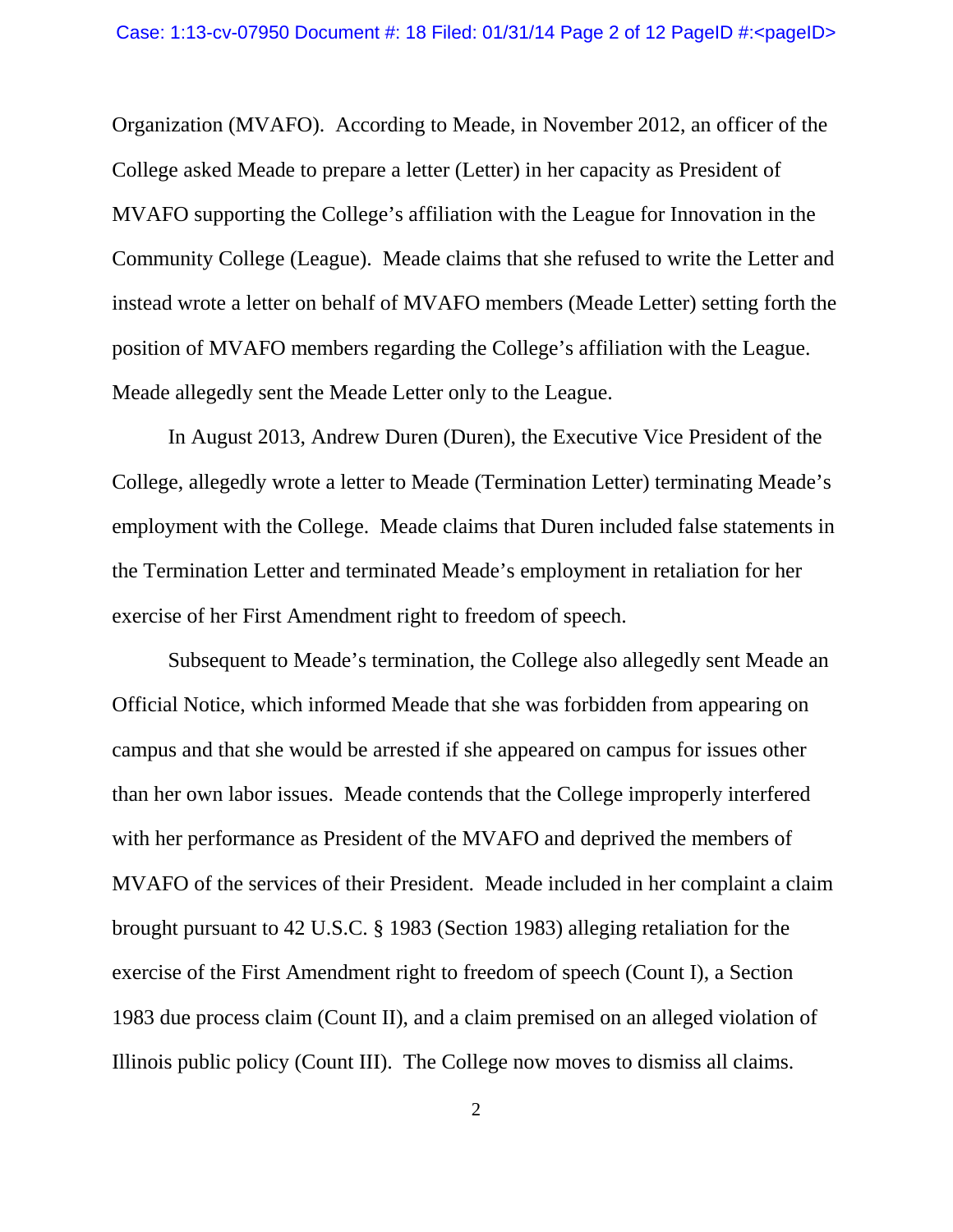#### **LEGAL STANDARD**

In ruling on a motion to dismiss brought pursuant to Federal Rule of Civil Procedure 12(b)(6) (Rule 12(b)(6)), the court must draw all reasonable inferences that favor the plaintiff, construe the allegations of the complaint in the light most favorable to the plaintiff, and accept as true all well-pleaded facts and allegations in the complaint. *Appert v. Morgan Stanley Dean Witter, Inc.*, 673 F.3d 609, 622 (7th Cir. 2012); *Thompson v. Ill. Dep't of Prof'l Regulation*, 300 F.3d 750, 753 (7th Cir. 2002). A plaintiff is required to include allegations in the complaint that "plausibly suggest that the plaintiff has a right to relief, raising that possibility above a 'speculative level'" and "if they do not, the plaintiff pleads itself out of court." *E.E.O.C. v. Concentra Health Services, Inc.*, 496 F.3d 773, 776 (7th Cir. 2007)(quoting in part *Bell Atlantic Corp. v. Twombly*, 127 S.Ct. 1955, 1965 (2007)); *see also Morgan Stanley Dean Witter, Inc.*, 673 F.3d at 622 (stating that "[t]o survive a motion to dismiss, the complaint must contain sufficient factual matter, accepted as true, to state a claim to relief that is plausible on its face," and that "[a] claim has facial plausibility when the plaintiff pleads factual content that allows the court to draw the reasonable inference that the defendant is liable for the misconduct alleged")(quoting *Ashcroft v. Iqbal*, 556 U.S. 662 (2009))(internal quotations omitted).

#### **DISCUSSION**

The College argues that Meade has not alleged sufficient facts to state a valid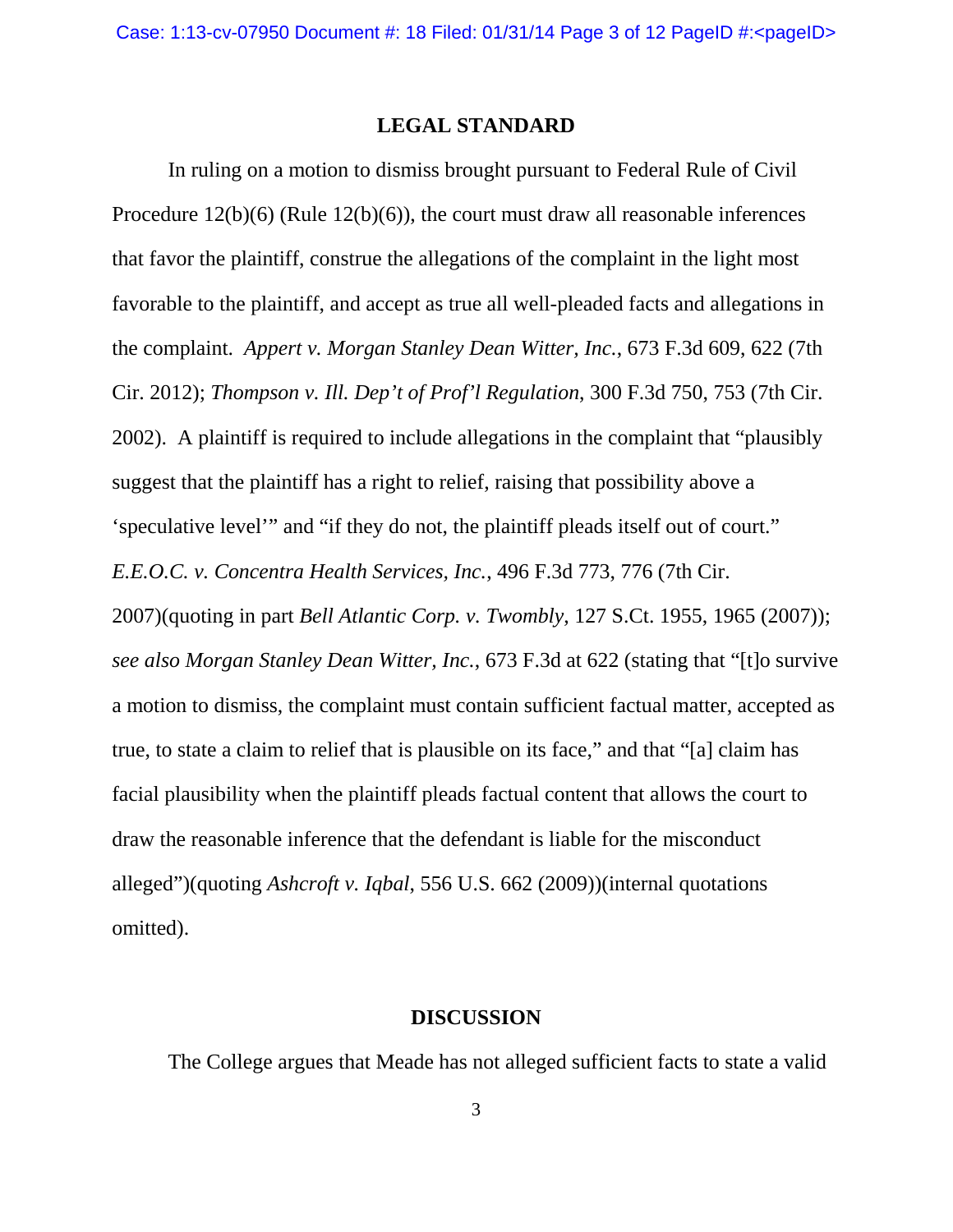Section 1983 retaliation claim or a due process claim. The College also requests that the court decline to exercise supplemental jurisdiction over the remaining state law claim. (Mem. Dis. 12).

### I. Section 1983 Retaliation Claim (Count I)

The College argues that Meade has not alleged facts that suggest that the Meade Letter is protected by the First Amendment. The First Amendment "right of free speech is not absolute; it is the point of balance between competing values, in this case that of public criticism of public officials and that of sound management of a public agency." *Fuerst v. Clarke*, 454 F.3d 770, 774 (7th Cir. 2006). A plaintiff who was a "public employee," that brings a First Amendment retaliation claim must show, "at a minimum, that the speech being retaliated against" is "constitutionally protected, which means that the speech must involve a matter of 'public concern.'" *Kristofek v. Village of Orland Hills*, 712 F.3d 979, 984 (7th Cir. 2013)(quoting in part *Chaklos v. Stevens*, 560 F.3d 705, 712 (7th Cir. 2009)). The determination of "[w]hether a statement rises to the level of public concern is a question of law, and in answering this question [the court should] look to the content, form, and context of the statement." *Id.* In *Garcetti v. Ceballos*, 547 U.S. 410 (2006), "the Supreme Court held that when public employees make statements pursuant to their official duties, the employees are not speaking as citizens for First Amendment purposes, and the Constitution does not insulate their communications from employer discipline." *Chrzanowski v. Bianchi*, 725 F.3d 734, 737-38 (7th Cir. 2013)(quoting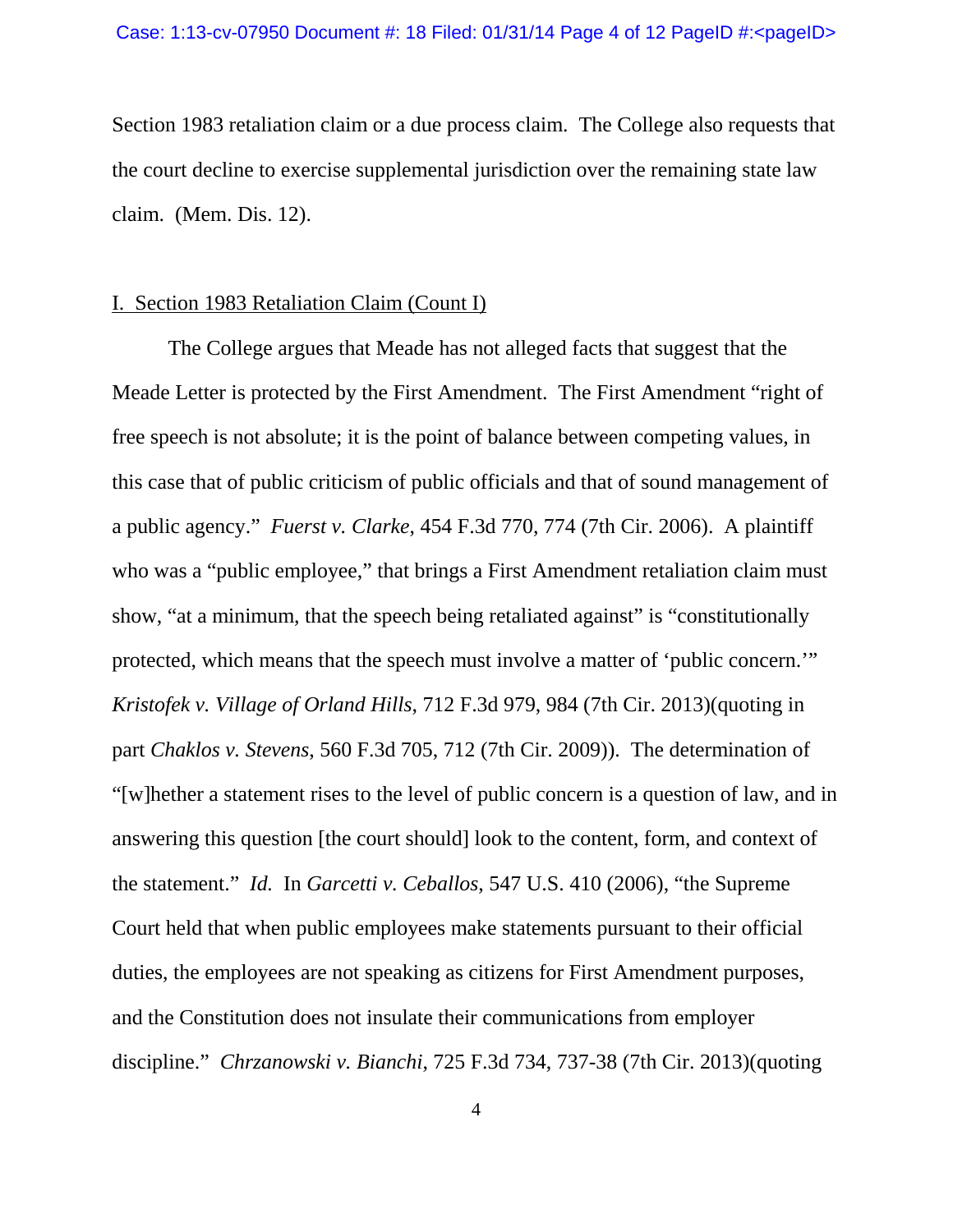*Garcetti*, 547 U.S. at 421)(internal quotations omitted); *see also Swetlik v. Crawford*, 2013 WL 6731780 (7th Cir. 2013)(explaining that in *Garcetti* the Court held that "a public employee's statements made pursuant to official duties are not made as a private citizen for the purposes of the First Amendment").

The College indicates that it is not seeking dismissal based upon the principles set forth in *Garcetti*. (Mem. Dis. 7 n.2); (Reply 3); *see also, e.g., Swetlik*, 2013 WL 6731780, at \*6 (noting that the statements made by the plaintiff "were made in his capacity as a union member, not as part of his official duties as a police detective"). The College concedes, for the purposes of the instant motion, that Meade was speaking in her role as President of the MVAFO rather than in her role as an adjunct professor. The College argues, however, that regardless of whether Meade was speaking in her capacity as an adjunct professor or in her capacity as the President of MVAFO, the pleadings do not suggest that Meade was speaking about a matter of public concern. *See Shefcik v. Village of Calumet Park*, 532 F.Supp. 2d 965, 974 (N.D. Ill. 2007)(explaining that for a First Amendment retaliation claim "a public employee" must show that "the employee spoke as a citizen on matters of public concern"); *Diadenko v. Folino*, 2013 WL 6680930, at \*4 (7th Cir. 2013)(indicating that a public employee is protected when speaking as a citizen, but that the employee must have also been "speaking on a matter of public concern").

The court can consider the content of the Meade Letter for the purpose of ruling on the instant Rule 12(b)(6) motion since it is referenced in the complaint and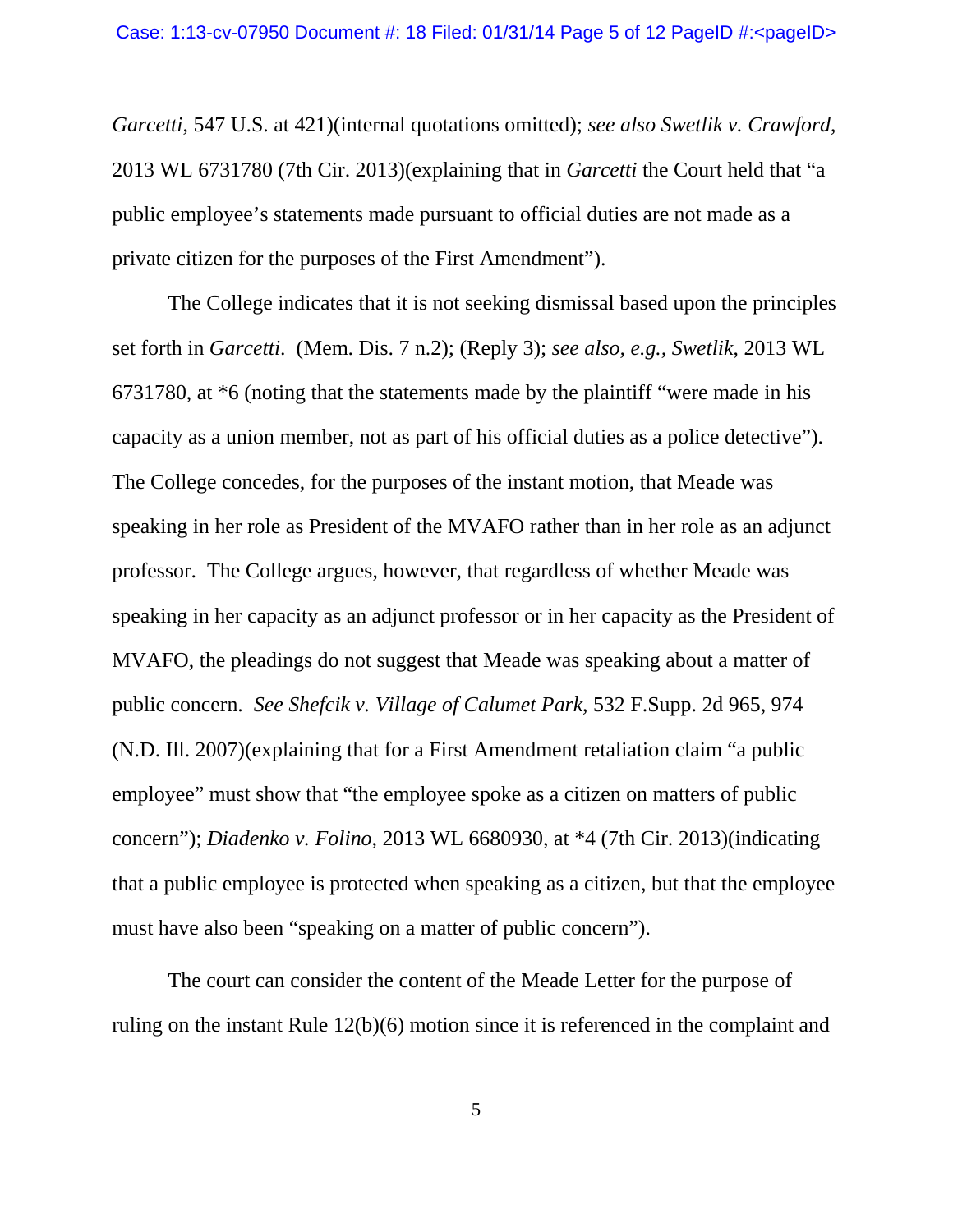is attached to the complaint as an exhibit. Fed. R. Civ. P. 10(c). In the Meade Letter, Meade does not speak out to expose risks to public safety, or wrongdoing by public employees, or otherwise raise matters that would be of public concern. In the Meade Letter, Meade discusses private workplace concerns relating to matters such as her dissatisfaction with the division of resources and benefits between full-time faculty and adjunct faculty at the College. Although Meade references in a cursory manner concerns about "making it difficult for students to achieve completion in an area of study," (M Let. 2), it is apparent from a review of the entire letter that Meade is merely airing her unhappiness with personnel decisions by the College relating to herself and other adjunct professors. Meade's cursory invocation of concerns about students did not transform the Meade Letter into a statement about a matter of public concern. Nor does Meade's conclusory allegation in her complaint that she was "comment[ing] on matters of public interest" make it so in light of the rest of the pleadings presented by Meade. *See Atkins v. City of Chicago*, 631 F.3d 823, 832 (7th Cir. 2011)(stating that a plaintiff "can plead himself out of court by pleading facts that show that he has no legal claim").

As the Seventh Circuit explained in *Taylor v. Carmouche*, 214 F.3d 788 (7th Cir. 2000), if the plaintiffs "were protesting in their capacity as employees, not in their capacity as citizens," then "[t]heir complaints related to their jobs," and their statements are not matters of public concern. *Id.* at 792. That is exactly what the pleadings suggest in this case. The pleadings do not suggest that Meade was speaking out on a matter of public concern in the Meade Letter. She was merely

6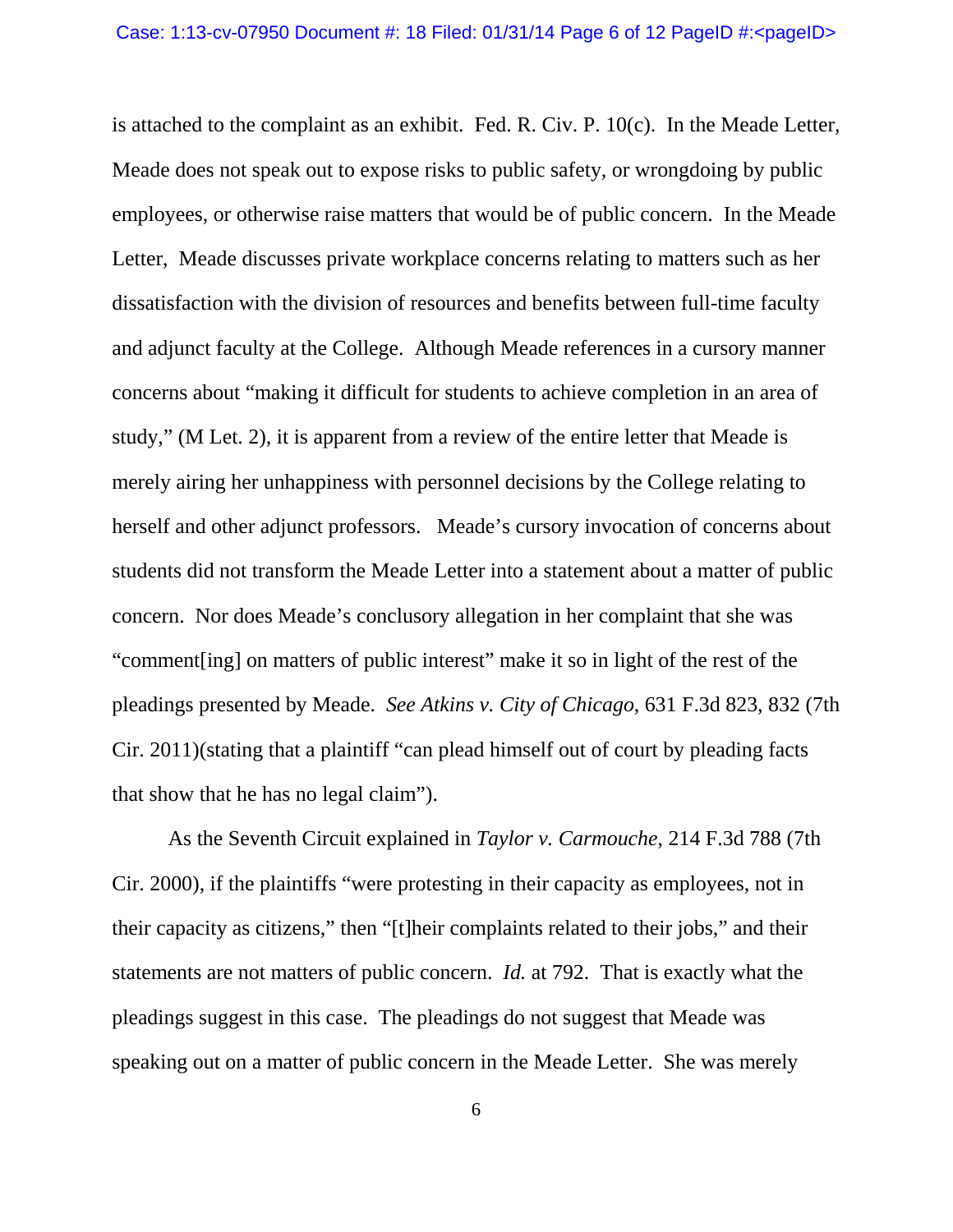commenting upon her dissatisfaction with personnel decisions by the College relating to issues such as the allocation of resources. Although Meade purports to speak on behalf of other adjunct professors, not just herself, Meade clearly was merely addressing the adjunct professors' private interests and personal concerns relating to the terms of their employment. Meade suggests in her pleadings that the Meade Letter related to "management of the labor force," and the "normal workplace grievances, and statements made in an employment setting about how the tasks should be carried out," which the Seventh Circuit has found not to constitute a matter of public concern. *Id.*; *see also Craig v. Rich Tp. High School Dist. 227*, 736 F.3d 1110, 1116 (7th Cir. 2013)(explaining that "an employee's purely personal gripe about how the employer's policy affects the employee" is generally not a matter of public concern, whereas "an employee's attempt to notify the public of a workrelated issue about which the public is concerned" is a matter of public concern"). Meade has not shown that the Meade Letter "dealt with a subject of general interest to the public." *Craig*, 736 F.3d at 1116. Therefore, the College's motion to dismiss the Section 1983 retaliation claim (Count I) is granted.

### II. Section 1983 Due Process Claim (Count II)

The College argues that Meade has not alleged sufficient facts to state a valid Section 1983 due process claim. Meade contends that she was not provided with a due process hearing before her termination of employment. (Ans. 9). To state a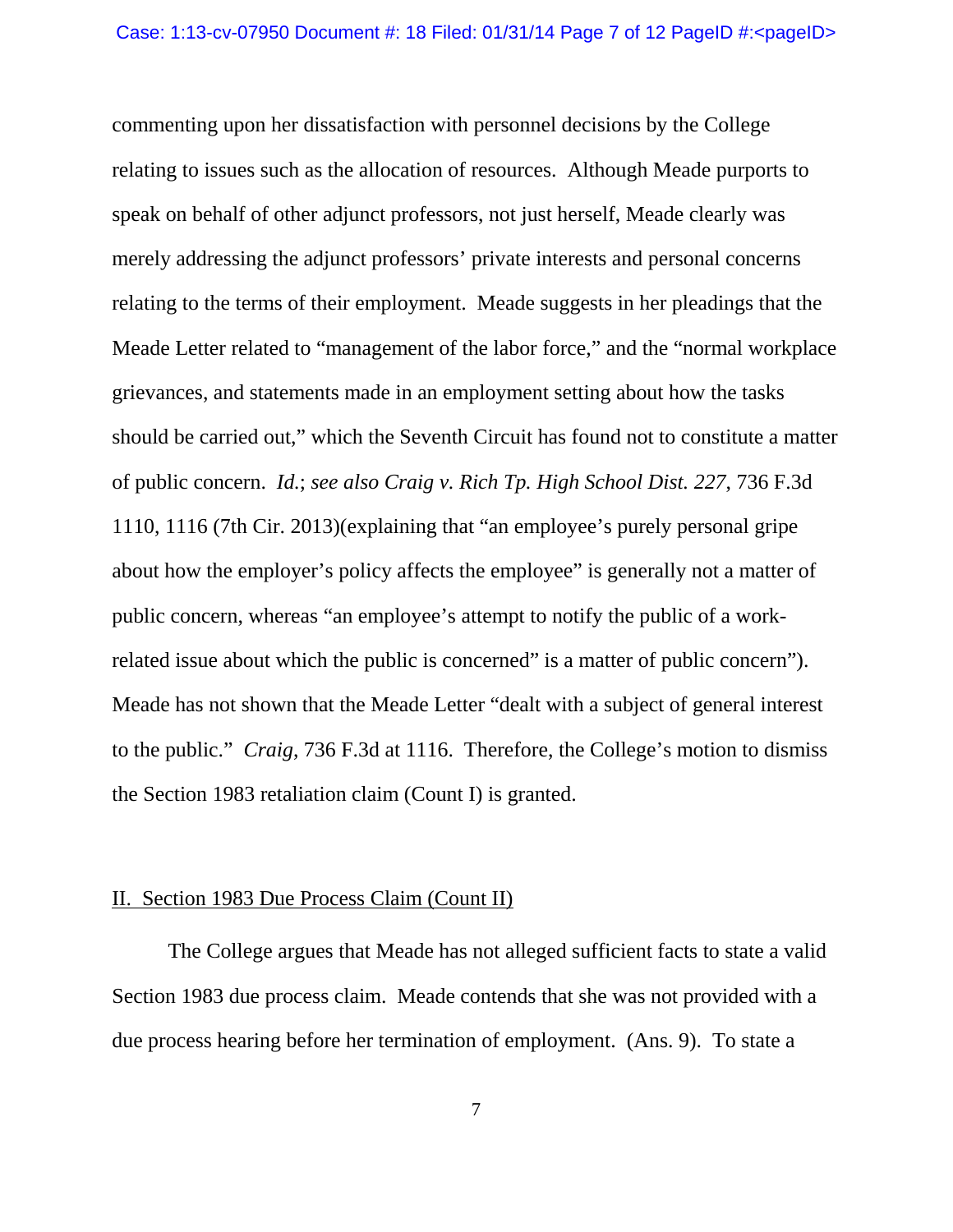valid Section 1983 due process claim, a plaintiff "must allege a cognizable property interest, a deprivation of that interest, and a denial of due process." *Palka v. Shelton*, 623 F.3d 447, 452 (7th Cir. 2010). The College argues that Meade has not alleged facts that suggest that she had a cognizable property interest in her continued employment. An individual can obtain a property interest in continued employment: (1) "by an independent source such as state law securing certain benefits," or (2) "by a clearly implied promise of continued employment." *Id.* (quoting *Phelan v. City of Chicago*, 347 F.3d 679, 681 (7th Cir. 2003) (internal quotations omitted).

Meade argues that her Employment Agreement gave her a property interest in continued employment with the College. However, a review of the terms of the Employment Agreement, which is attached as an exhibit to the complaint, clearly shows that no assurance of continued employment was included in the agreement. The Employment Agreement in no way limits the discretion of the College. The Employment Agreement states: "Duly established and published Board policy is expressly made a part of this agreement by reference and shall be binding upon both parties." (Compl. Ex. A). The Employment Agreement also states that it "is not a full-time employment contract," and that "[s]hould the need for indicated service not materialize, th[e] agreement automatically becomes null and void." (Compl. Ex. A). The Employment Agreement further provides that the "appointment cannot be considered a commitment on the part of the College for a future assignment." (Compl. Ex. A). Such terms are far from indicating a clearly implied promise of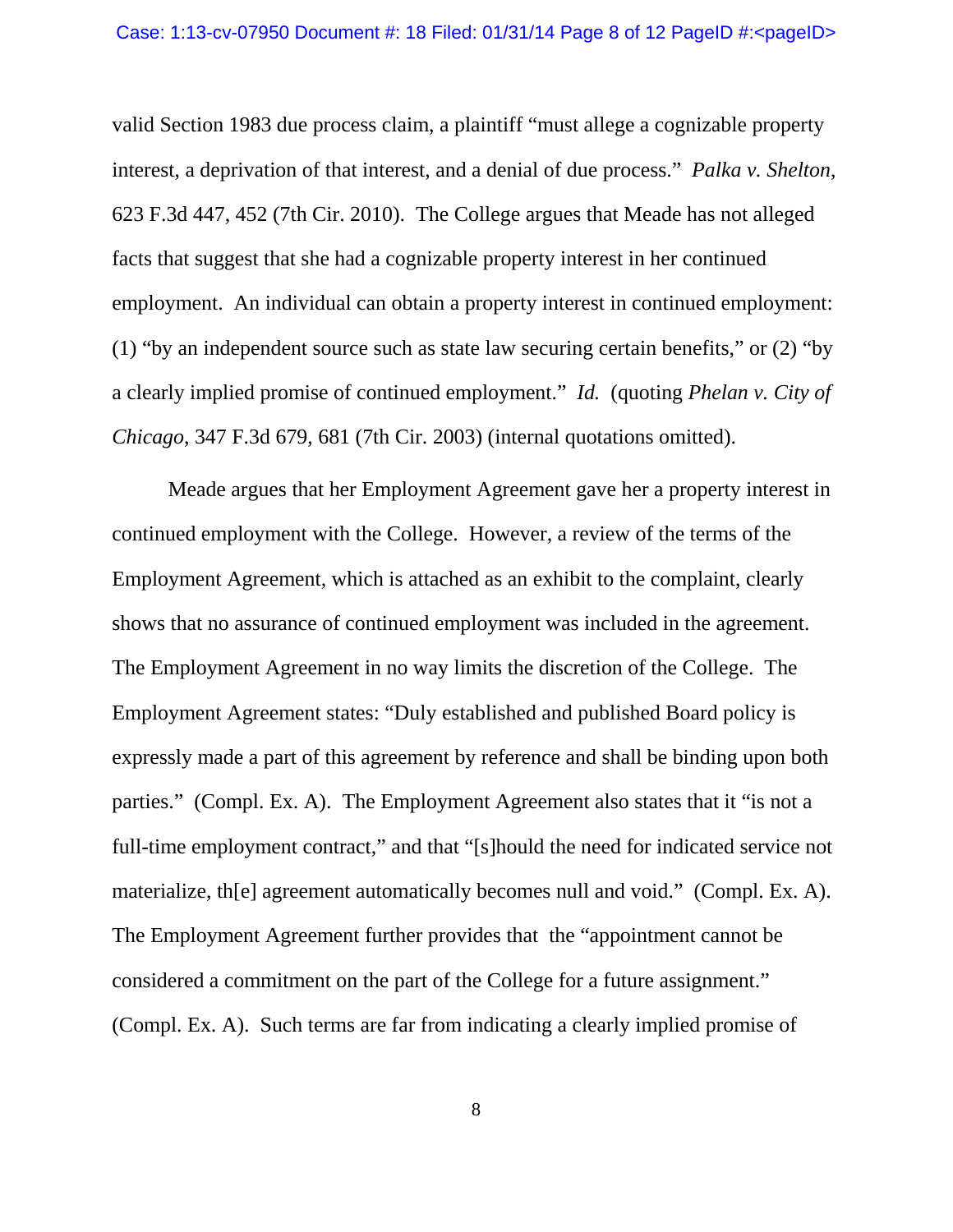continued employment that vested in Meade a property interest in future employment. Nor does Illinois state law provide Meade with a property interest in continued employment. Under Illinois law, "employment relationships in Illinois are presumed to be at will," and Meade has not presented allegations that would indicate that such a presumption has been rebutted in regards to her employment. *Cromwell v. City of Momence*, 713 F.3d 361, 364 (7th Cir. 2013). The Seventh Circuit has explained that "[g]enerally, the terms of employment must provide that termination will only be 'for cause' or 'otherwise evince mutually explicit understandings of continued employment.'" *Cromwell*, 713 F.3d at 364 (quoting *Omosegbon v. Wells*, 335 F.3d 668, 674 (7th Cir. 2003)). In the instant action, the Employment Agreement contains no term providing for termination only for cause, and the complaint lacks allegations that would suggest any mutually explicit understanding as to continued employment ever existed. The court also notes that the College claims that a policy of the College that is incorporated into the Employment Agreement is the preservation of the "at will" employment status. The College also contends that Meade is also bound by a collective bargaining agreement that preserves the "at-will" employment status.

Meade cites *Hostrop v. Board of Junior College Dist. No. 515, Cook and Will Counties, and State of Ill.*, 471 F.2d 488 (7th Cir. 1972) in support of her proposition that an employment contract creates a property interest in continued employment. (Ans. Dis. 10). However, in *Hostrop*, the employment agreement at issue was for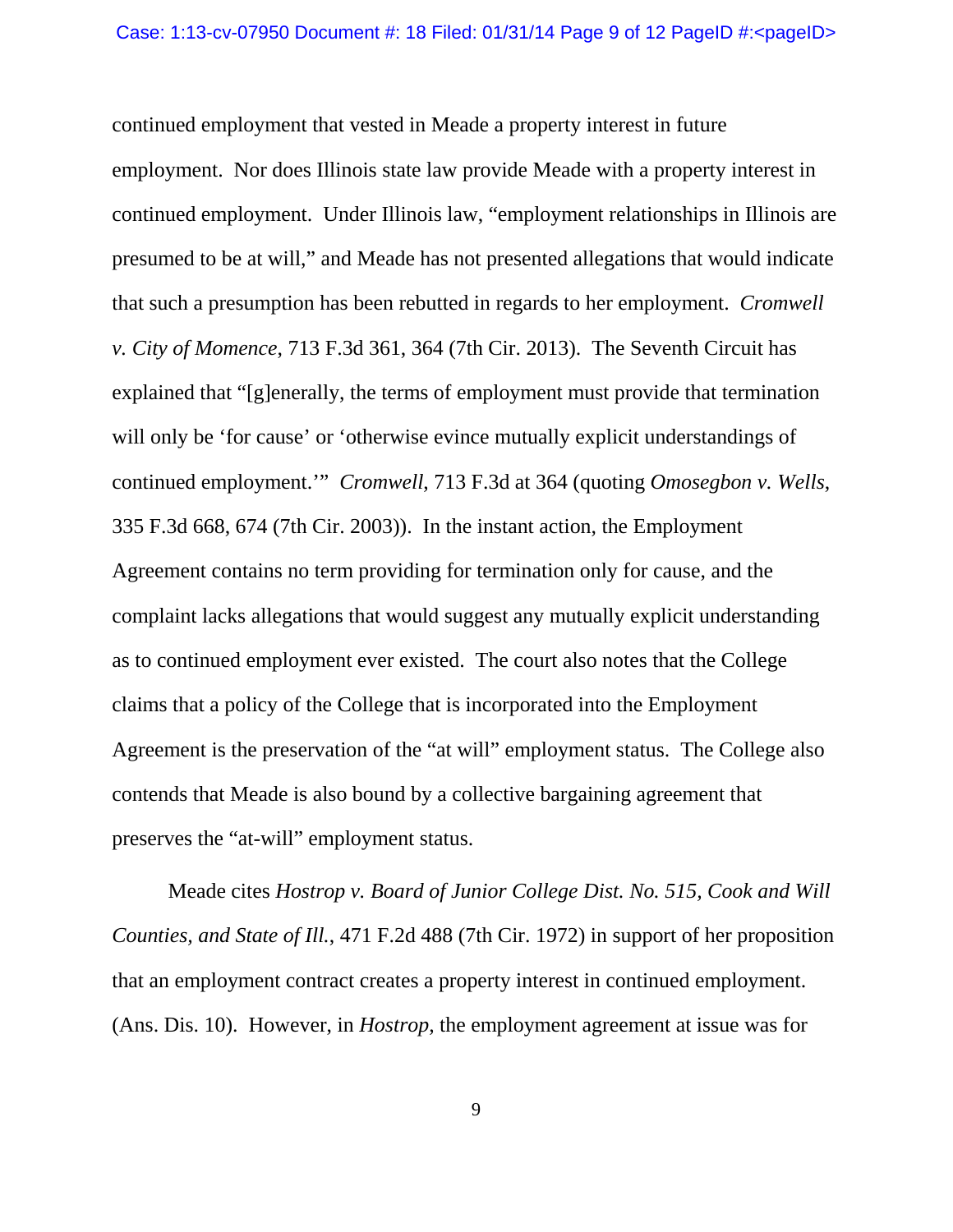full-time tenured employment, unlike in the instant action. *Id.* at 489-90, 494. Also, in *Hostrop*, the agreement involved a multi-year contract, unlike in the instant action. *Id.* Further, in *Hostrop,* the agreement did not have qualifying language such as the Employment Contract in this case. *Id. Hostrop* is therefore distinguishable from the instant action. Meade also argues that she has a liberty interest in her profession as a teacher. (Ans. 11-12). However, the allegations in the complaint merely suggest that Meade was terminated from her job with the College. The allegations do not suggest that the College in any way materially prevented Meade from pursuing her chosen profession at other academic institutions, or made any stigmatizing comments, that were disclosed to the public. *See Palka*, 623 F.3d at 452 (explaining elements of an occupational-liberty claim); *Lawson v. Sheriff of Tippecanoe County, Ind.*, 725 F.2d 1136, 1138 (7th Cir. 1984)(stating that "the courts have found a deprivation of liberty when the employee was fired for a publicly announced reason that impugned his moral character").

The court also notes that, to the extent that the contents of Meade's Termination Letter are now part of the public record in this case, namely that the Meade Letter was "replete with misrepresentations and falsehoods," that Meade made a "personal attempt to falsely discredit the [College] and undermine the College's relationship with the League," and that Meade's conduct was "disruptive and not consistent with the best interests of the College," it was Meade herself who filed the Termination Letter with her complaint in this case and placed its contents in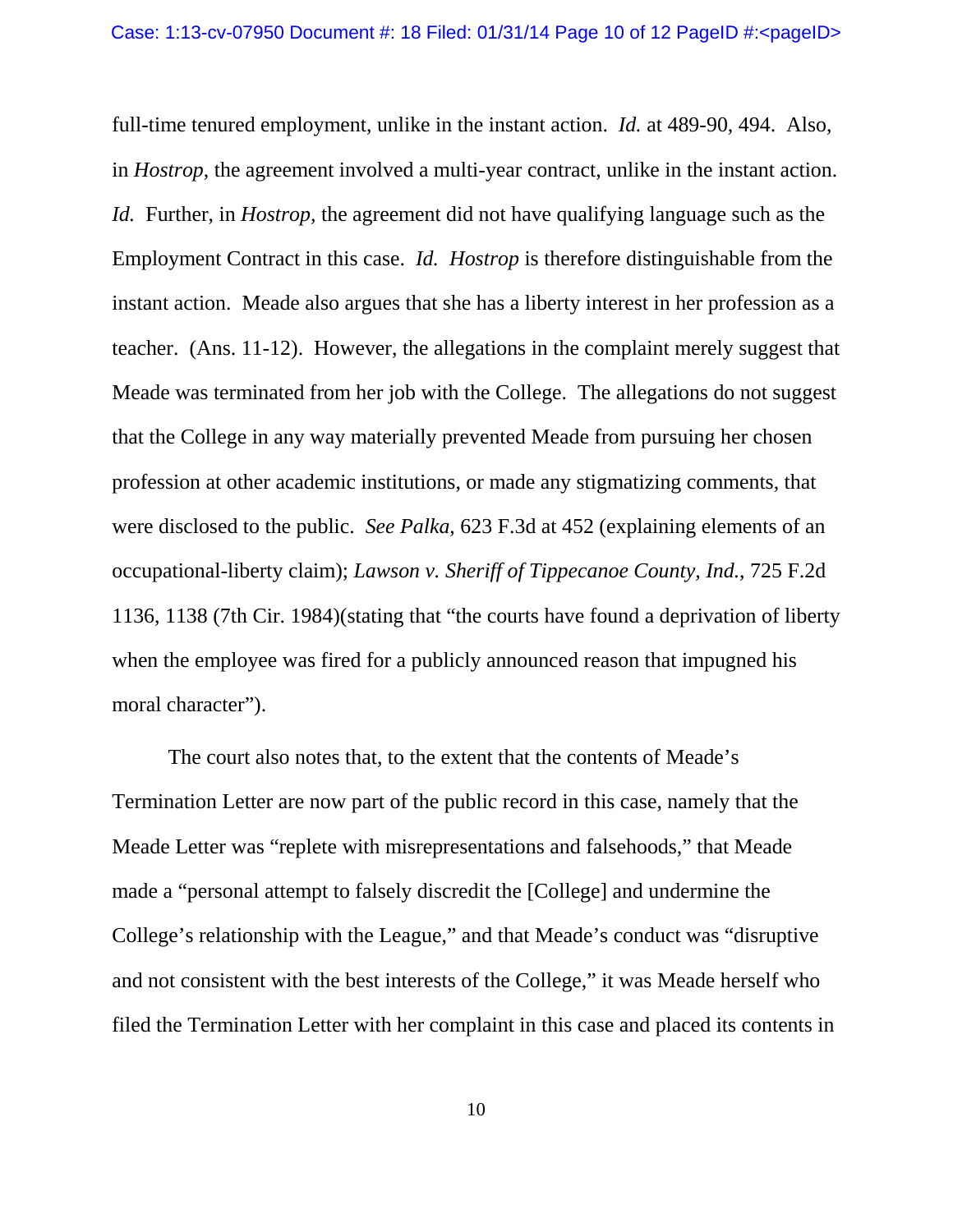the public forum. (Meade Let. 1-2). Thus, since Meade has failed to allege facts that suggest that Meade was deprived of a cognizable property interest without due process, she has failed to state a valid Section 1983 due process claim. Therefore, the College's motion to dismiss the Section 1983 due process claim (Count II) is granted.

#### III. State Law Claims (Count III)

Meade does not indicate in the complaint that this court has diversity subject matter jurisdiction over the state law claims. Thus, having resolved the federal claims in this case, the court must determine whether to continue to exercise supplemental jurisdiction over the remaining state law claims. Once the federal claims in an action no longer remain, a federal court has discretion to decline to exercise supplemental jurisdiction over any remaining state law claims. *See Wright v. Associated Ins. Cos.*, 29 F.3d 1244, 1251-52 (7th Cir. 1994)(stating that "the general rule is that, when all federal-law claims are dismissed before trial, the pendent claims should be left to the state courts"). The Seventh Circuit has indicated that there is no "'presumption' in favor of relinquishing supplemental jurisdiction. . . ." *Williams Electronics Games, Inc. v. Garrity*, 479 F.3d 904, 906-07 (7th Cir. 2007). The Seventh Circuit has stated that, in exercising its discretion, the court should consider a number of factors, including "the nature of the state law claims at issue, their ease of resolution, and the actual, and avoidable, expenditure of judicial